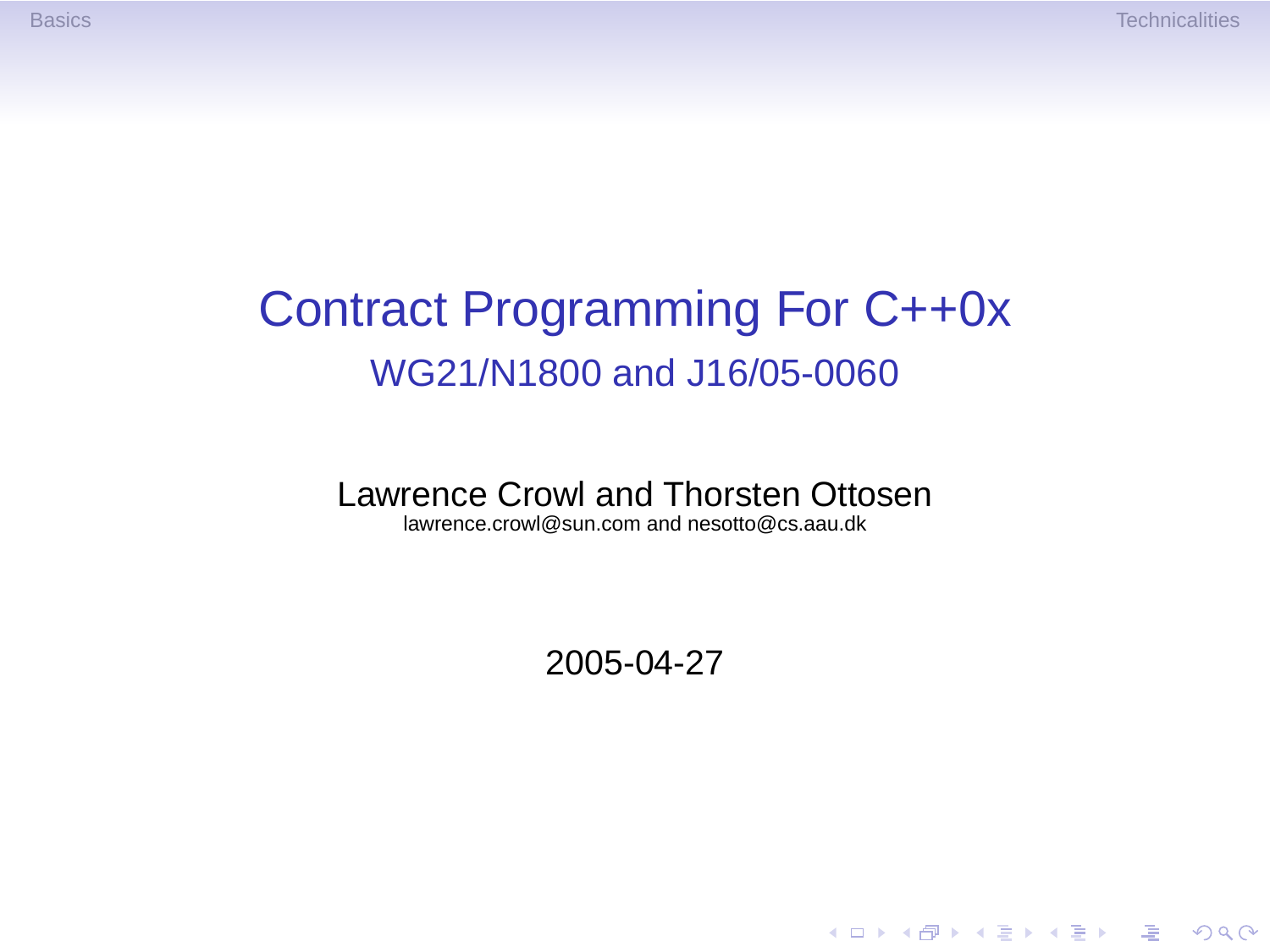K ロ ▶ K @ ▶ K 할 > K 할 > 1 할 > 1 이익어



This is an annotated version of the presentation given before the EWG in Lillehammer. All comments are specified with italics. In general comments to a page are put on the following page. The details of the proposal may be found in N1773.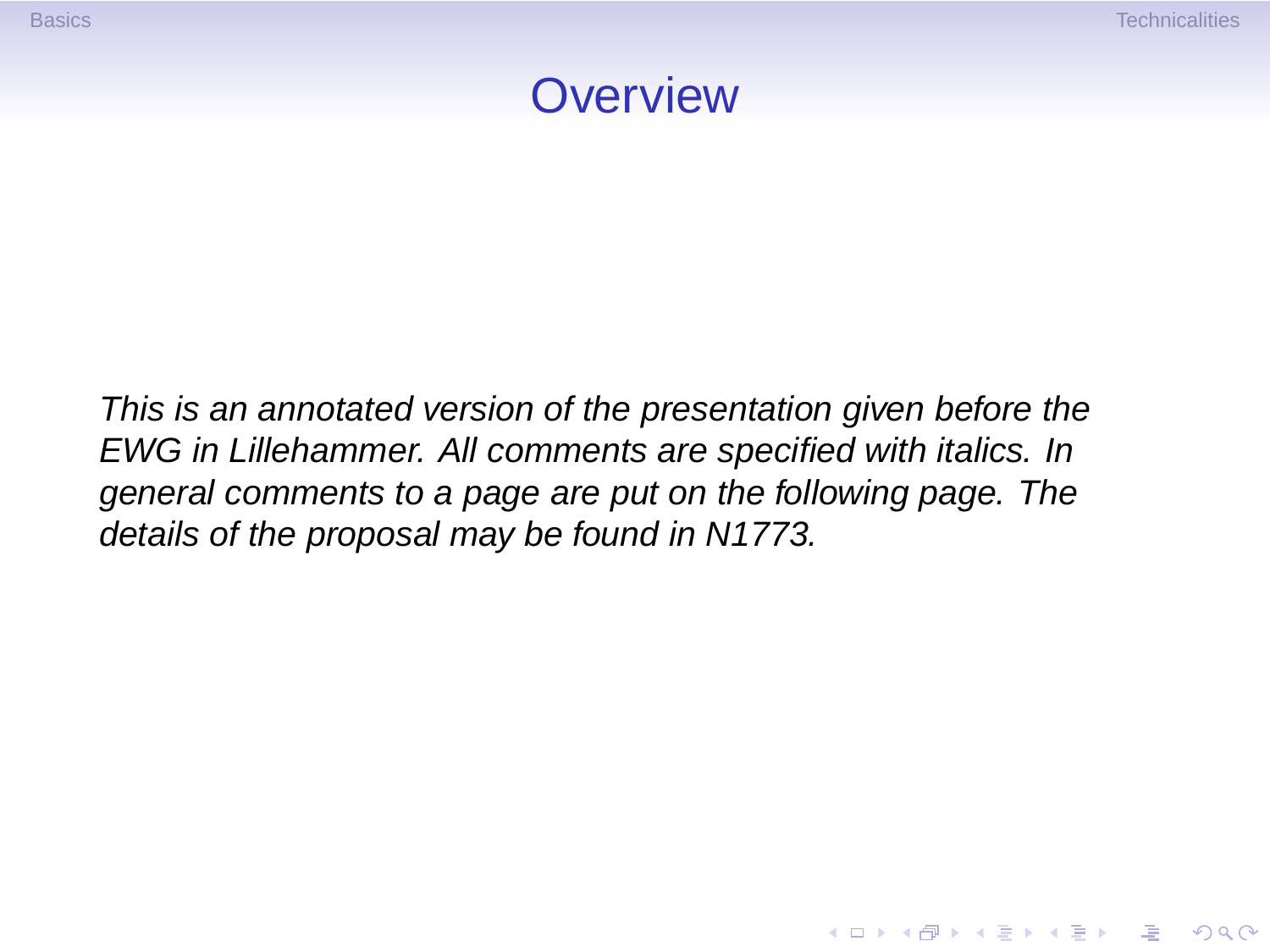### **Essentials**

The idea is to extend

- function declarations with pre- and post-conditions
- class declarations with class invariants
- namespace declarations with namespace invariants
- Notice that contracts are put on declarations and not on definitions. This is essential if the compiler is to take optimal advantage of the contracts.
- Postcondition and invariants are only meant to be executed in debug-builds whereas it might be feasible to include some or all precondition checks.
- <span id="page-2-0"></span>• The precondition can be generated at the call-site so the error is correctly reported in the caller and not in the callee.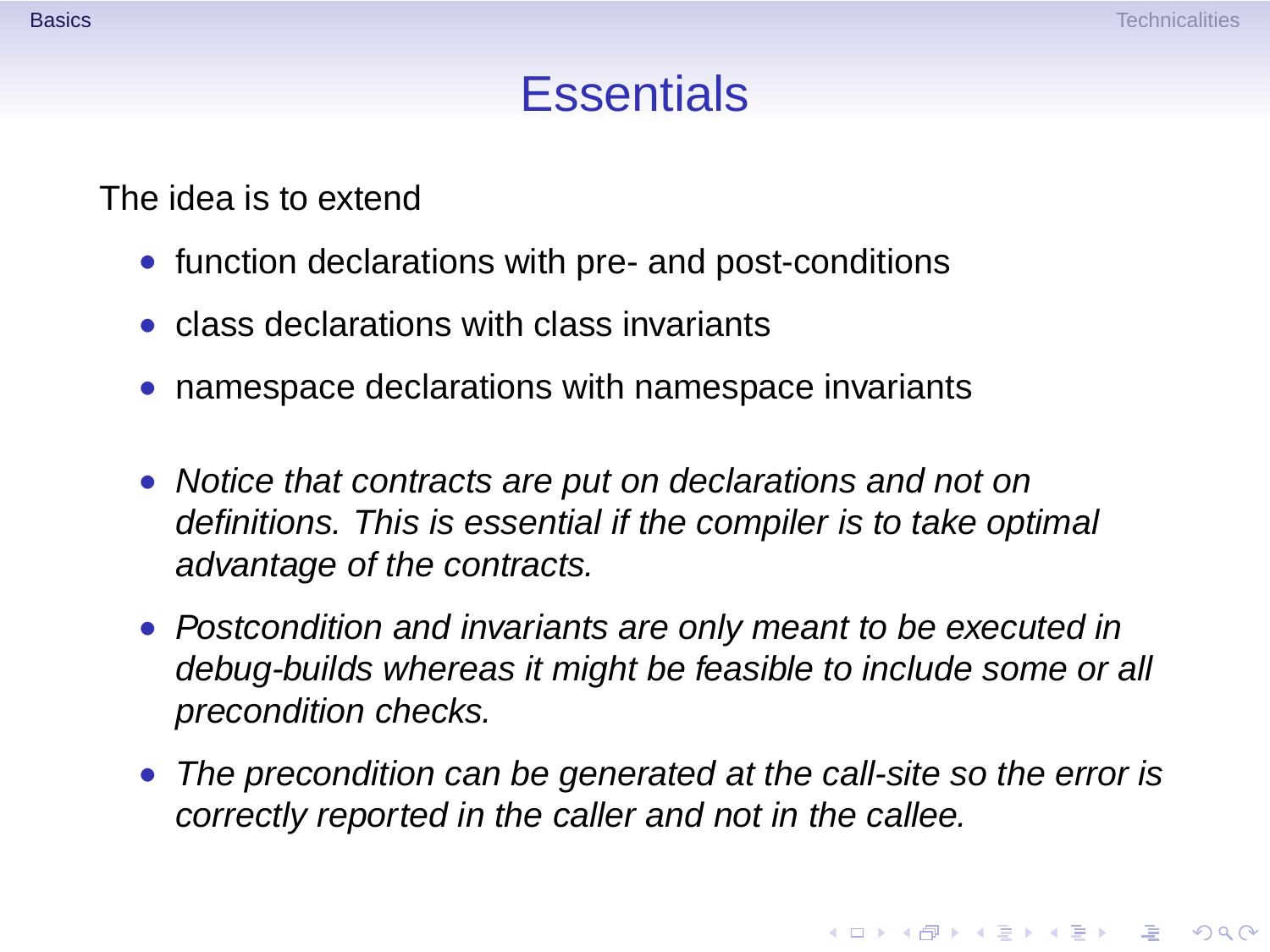KOD KAP KED KED E VAQ

### Pre- and postconditions

```
Example: vector<T>::push_back()/begin()
```

```
void push_back( const T& val )
    precondition {
        size() < max size();
     }
    postcondition {
        back() == val;size() == old size() + 1;capacity() >= old capacity();
     }
 iterator begin()
    postcondition( result ) {
        if( empty() )
            result == end();
     }
```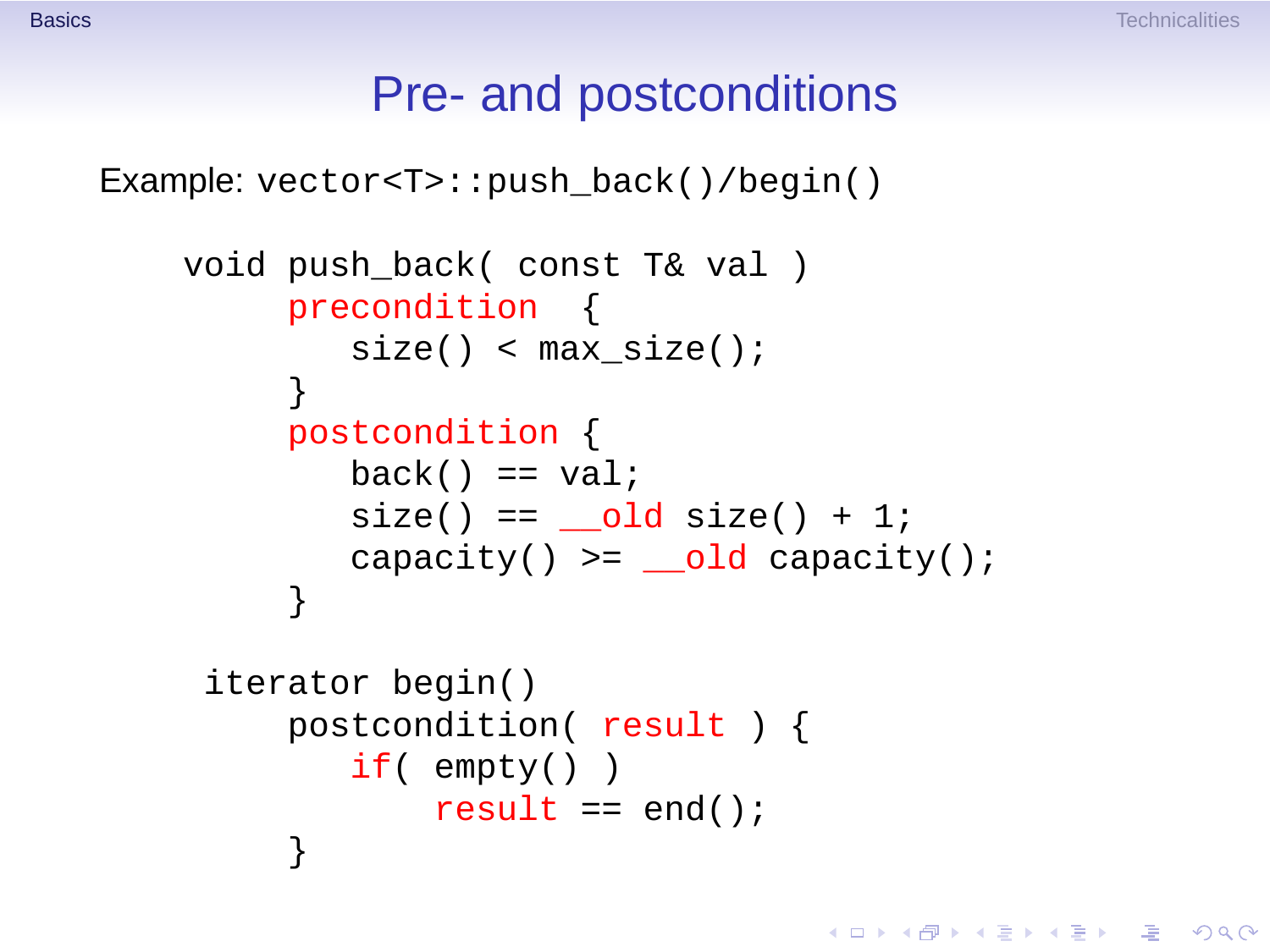### Pre- and postconditions (comments)

- So this is how pre- and postconditions look like. In the postcondition of push  $back()$ , the keyword  $\Box$  old is applied to an expression; the meaning is to take a copy of the expression before entering the function body and then compare it with something in the postcondition.
- Obviously a better keyword than old must be found.
- In the postcondition of  $begin($  ) we see how we can get a const reference to the return value of the function, here we name it result. This construct makes it easier to specify postconditions for function with multiple exists.
- Also note how we may embed if-statements in the contracts.
- Postconditions will disable contracts when calling other functions to avoid problems with infinite recursion.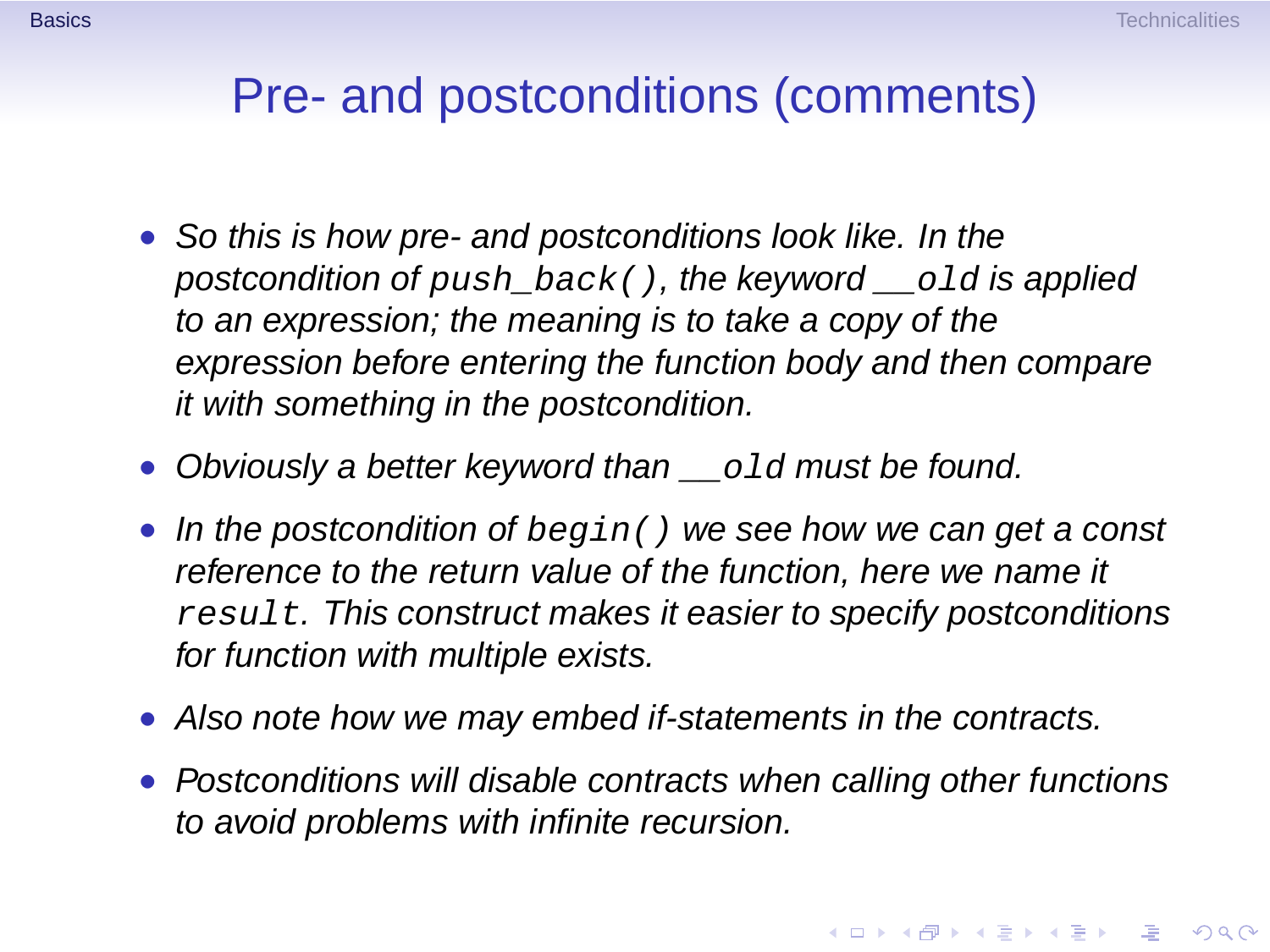**A DIA 4 DIA 4 DIA 4 DIA 4 DIA 4 DIA 4 DIA 4 DIA 4 DIA 4 DIA 4 DIA 4 DIA 4 DIA 4 DIA 4 DIA 4 DIA 4 DIA 4 DIA 4 DIA 4 DIA 4 DIA 4 DIA 4 DIA 4 DIA 4 DIA 4 DIA 4 DIA 4 DIA 4 DIA 4 DIA 4 DIA 4 DIA 4 DIA 4 DIA 4 DIA 4 DIA 4 DIA** 

### Class invariants

Example: vector<T> invariant

```
static invariant
{
     is_assignable<T>::value
        : "value type must be Assignable" ;
     is_copy_constructible<T>::value
        : "value type must be CopyConstructible" ;
}
invariant
{
    (size() == 0 ) == empty();
    size() == std::distance( begin(), end() );
    size() == std::distance('rbegin(), rend() );
    size() \leq capacity()capacity() \leq max size();
}
```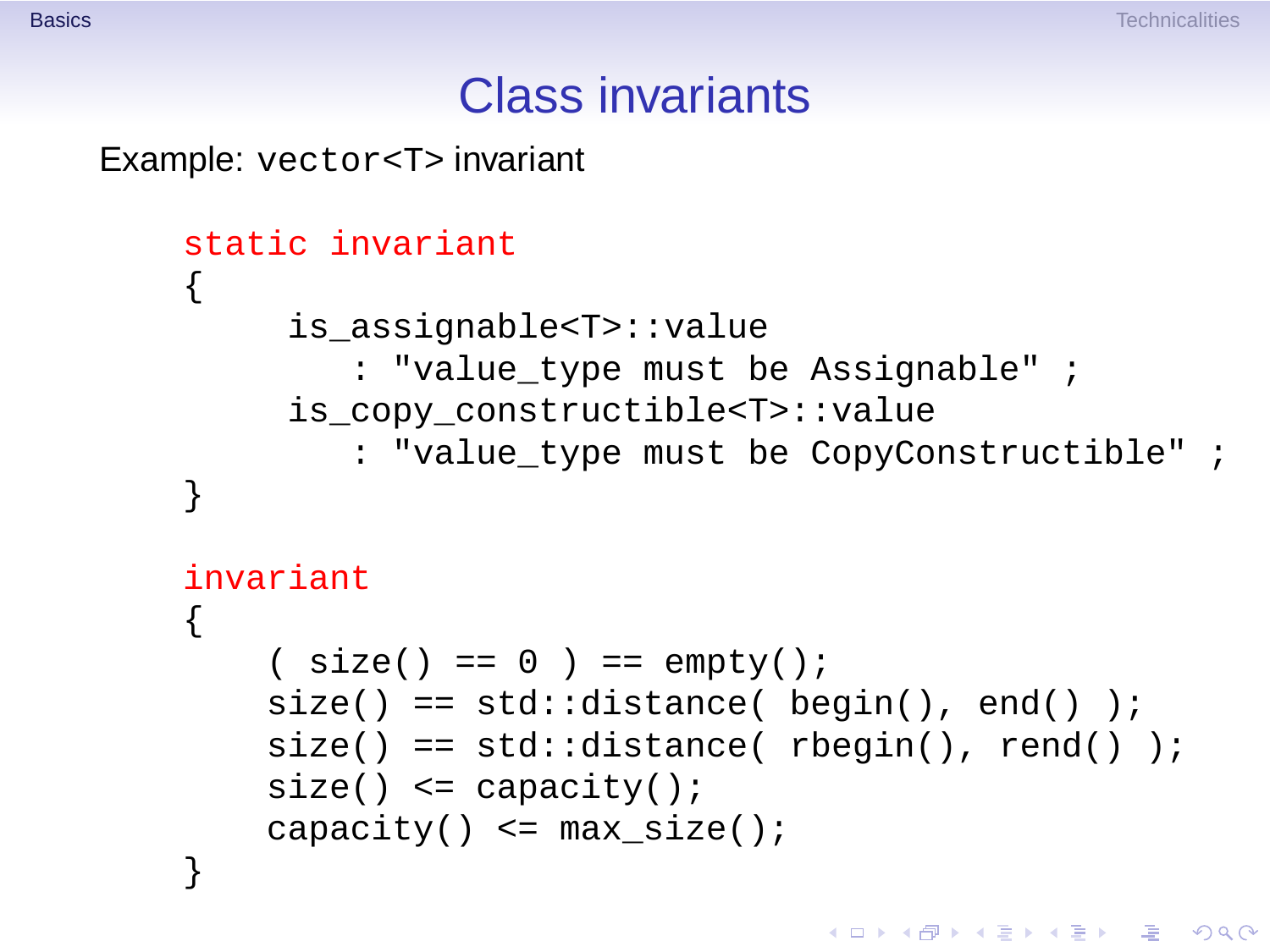**A DIA 4 DIA 4 DIA 4 DIA 4 DIA 4 DIA 4 DIA 4 DIA 4 DIA 4 DIA 4 DIA 4 DIA 4 DIA 4 DIA 4 DIA 4 DIA 4 DIA 4 DIA 4 DIA 4 DIA 4 DIA 4 DIA 4 DIA 4 DIA 4 DIA 4 DIA 4 DIA 4 DIA 4 DIA 4 DIA 4 DIA 4 DIA 4 DIA 4 DIA 4 DIA 4 DIA 4 DIA** 

## Class invariants (comments)

- The first invariant is evaluated at compile-time like the proposed static\_assert(). The intend is that the comment is printed by the compiler on failure.
- The second invariant is evaluated at runtime in debug builds. Calls to the invariant will be generated at the end of the constructor body and before calls to pre- and postconditions on public functions. This order is necessary since pre- and postconditions might rely on a valid object.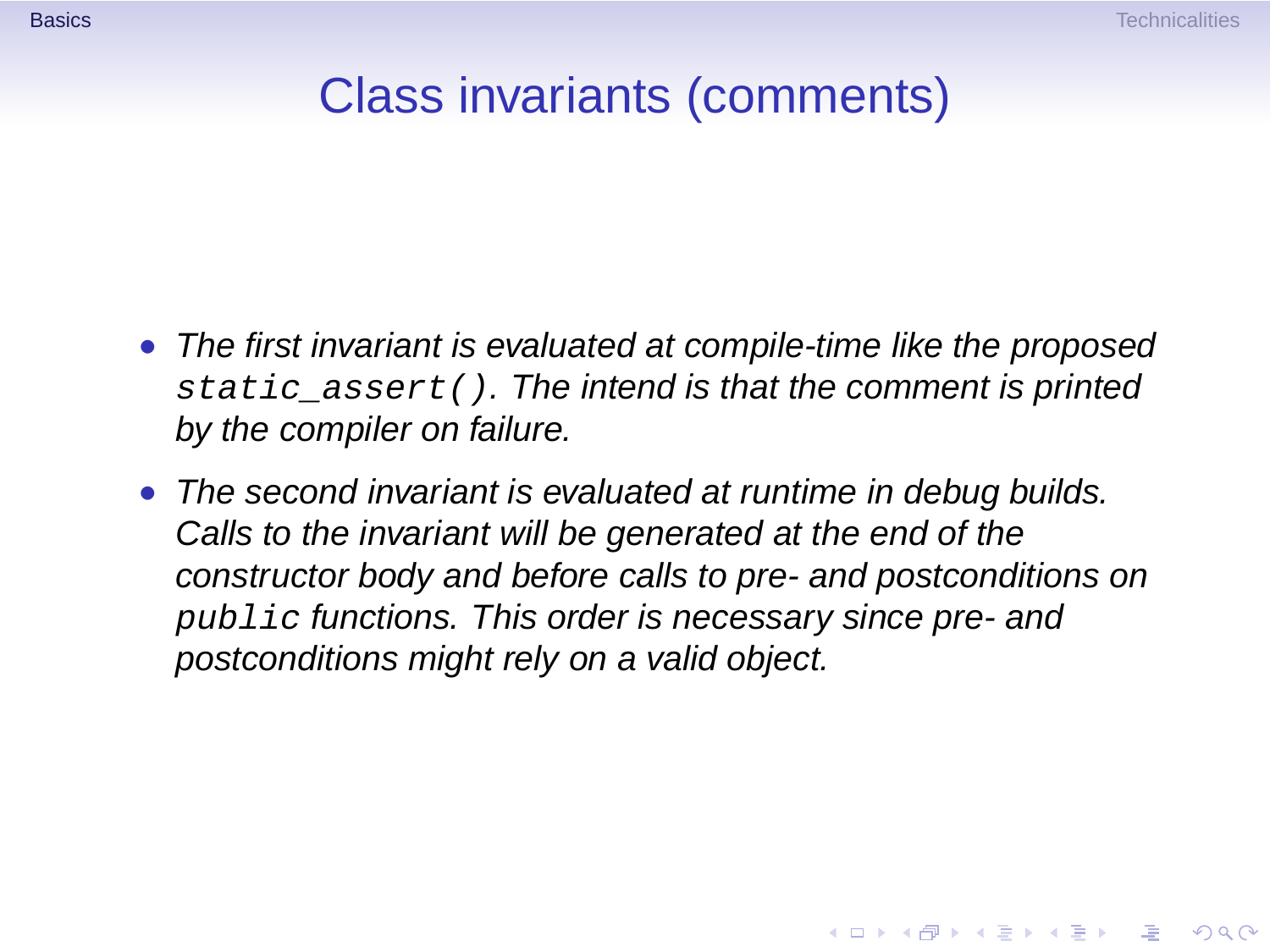K ロ ▶ K @ ▶ K 할 > K 할 > 1 할 > 1 이익어

### Namespace invariants

Example: namespace invariant

```
namespace foo
{
    int buffer size;
    int* buffer;
    invariant
    {
       buffer_size > 0;
       buffer != 0;
    }
    static invariant
    {
        sizeof( int ) >= 4: "int must be 32 bit";
    }
}
```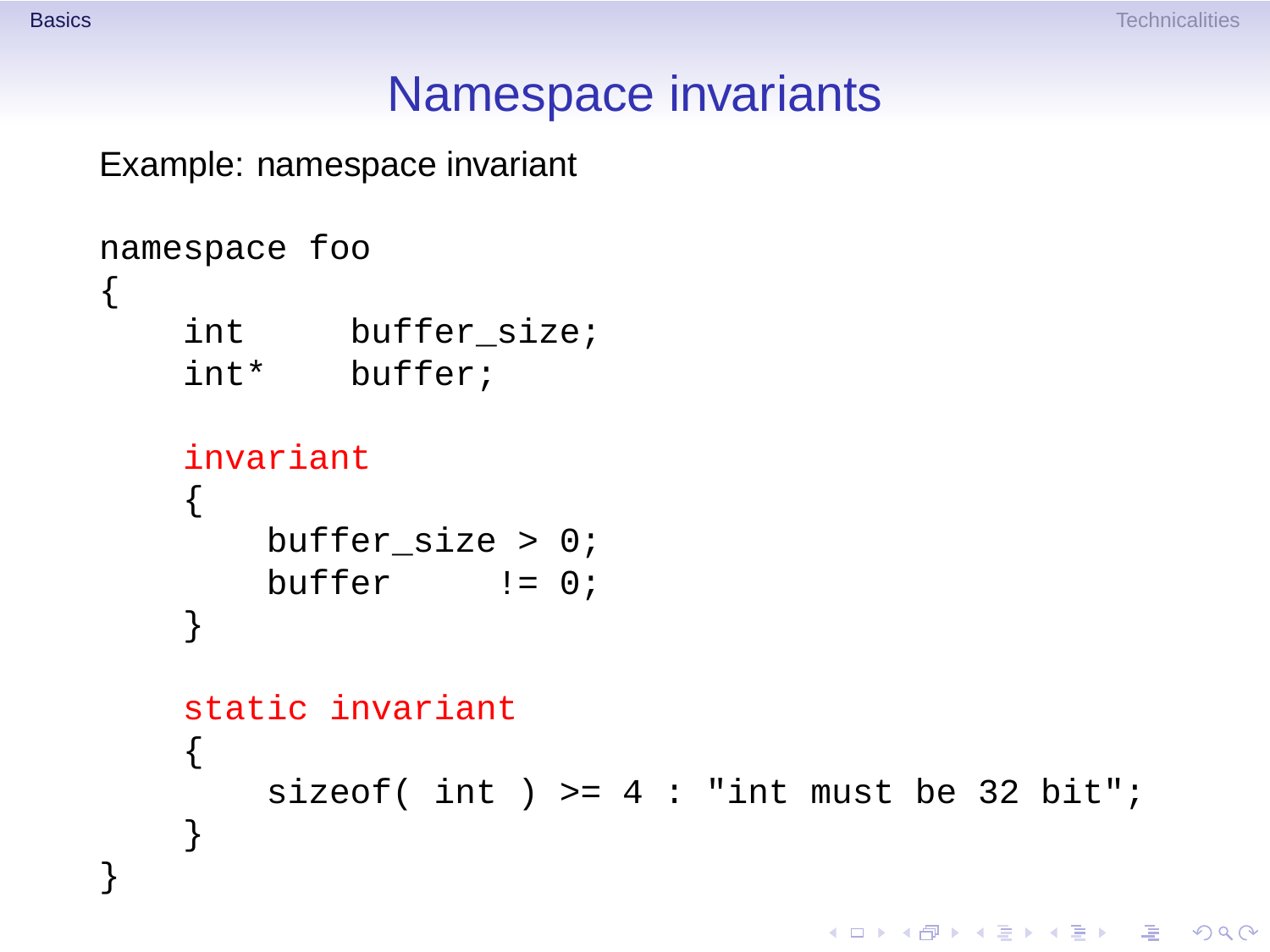**KORKAPA CERKER OQO** 

# Motivation (1)

Minimize the need for separate documentation and implementation

- Any kind of redundancy eventually leads to code and documentation being out of sync
- Natural language is remarkably bad for precise statements
- So remove redundancy by turning comments into code

```
/**
* Removes the last element of the container.
 * It is required that such an element exists.
 */
void pop back();
void pop_back()
    precondition { not empty(); }
    postcondition \{ size() == old size() - 1; \}
```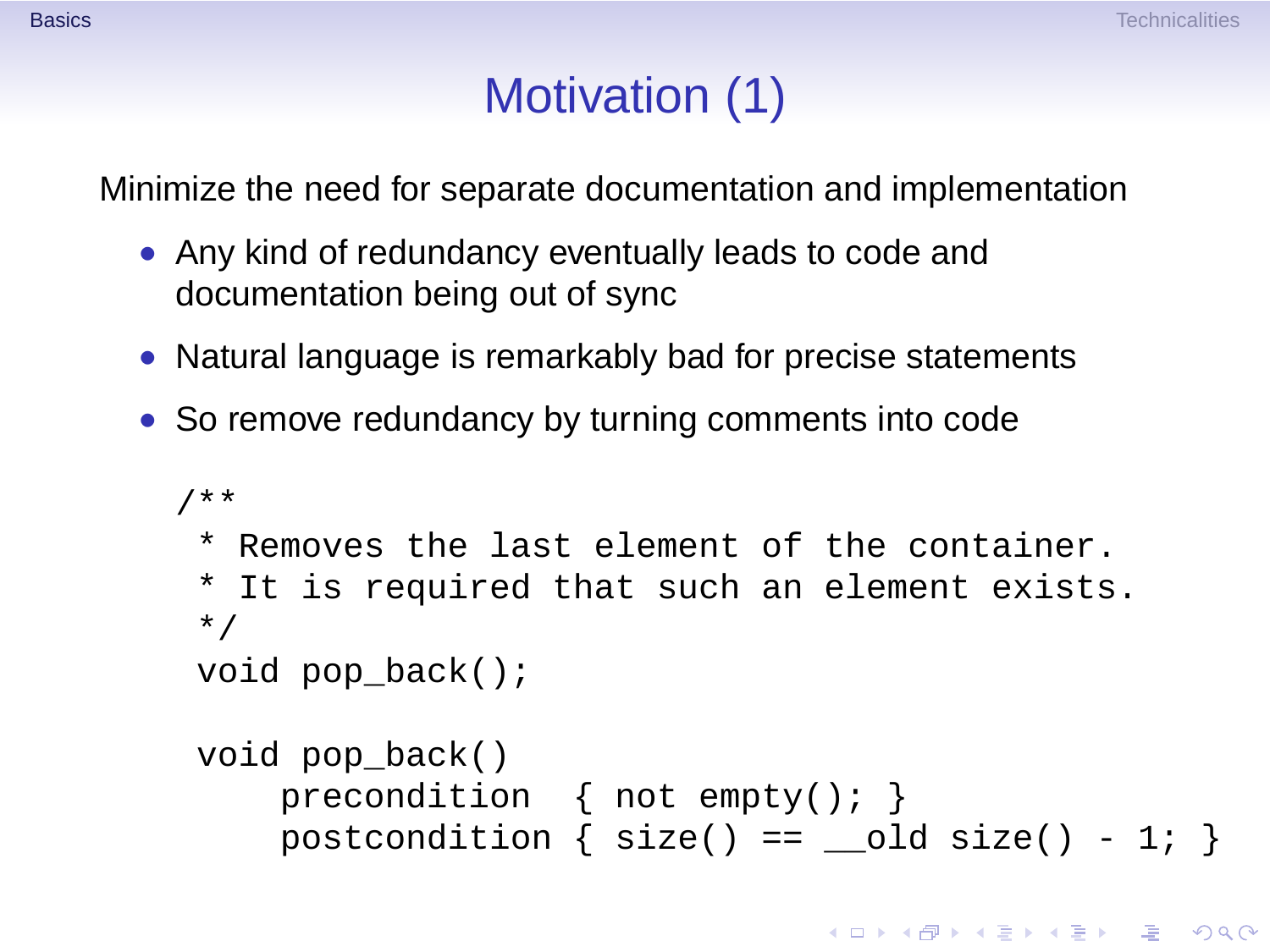# Motivation (2)

It can enable the compiler to generate faster code

- If the compiler can determine the precondition is fulfilled, the call to the precondition can be removed
- The compiler can assume all contracts are true in the body of functions

```
void foo( int i )
    precondition \{ i \, \hat{\ast} \, 2 == 0; \}\{ \quad \dots \quadi / = 2; // safe to do 'i >= 1'inline void foo_bar( int* p )
\{ \ldotsif( p ) { ... }
void bar( int* p )
    precondition \{ p := NULL \}\{ \ldots \}foo\_bar(p);
                                      KORKAPA CERKER OQO
```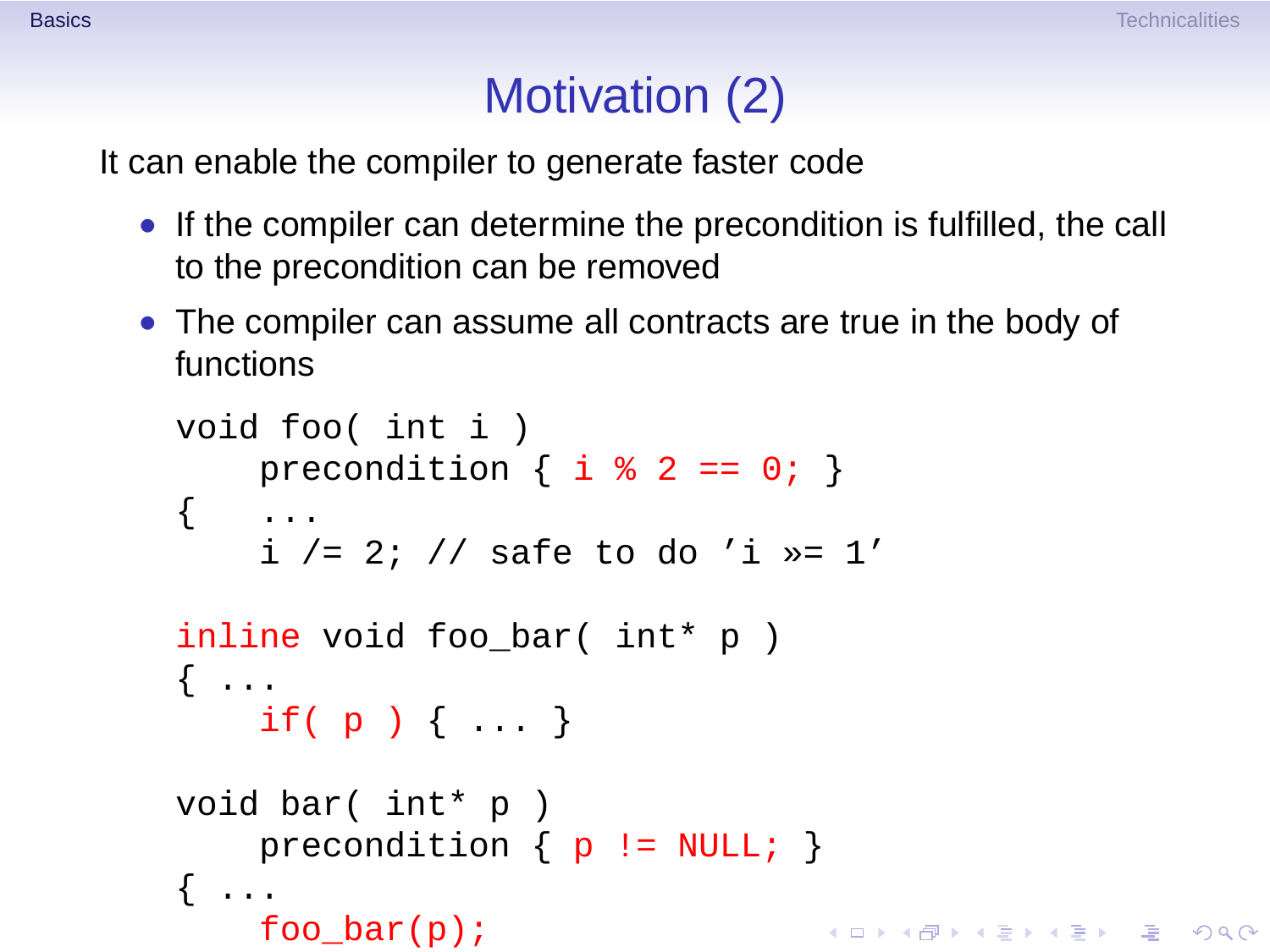# Motivation (2) (comments)

- The compiler can always assume preconditions and invariants to be true before compiling the body of a function; and similar, it can always assume postconditions and invariants to be true after a function call.
- In the function  $foo()$  the precondition enables the compiler to optimize a division; this optimization would not have been possible without the precondition because  $\pm$  might be a negative number.
- When inlining  $foo_bar()$  inside  $bar()$  the compiler can propagate the precondition of  $bar()$  to perform dead-code elimination.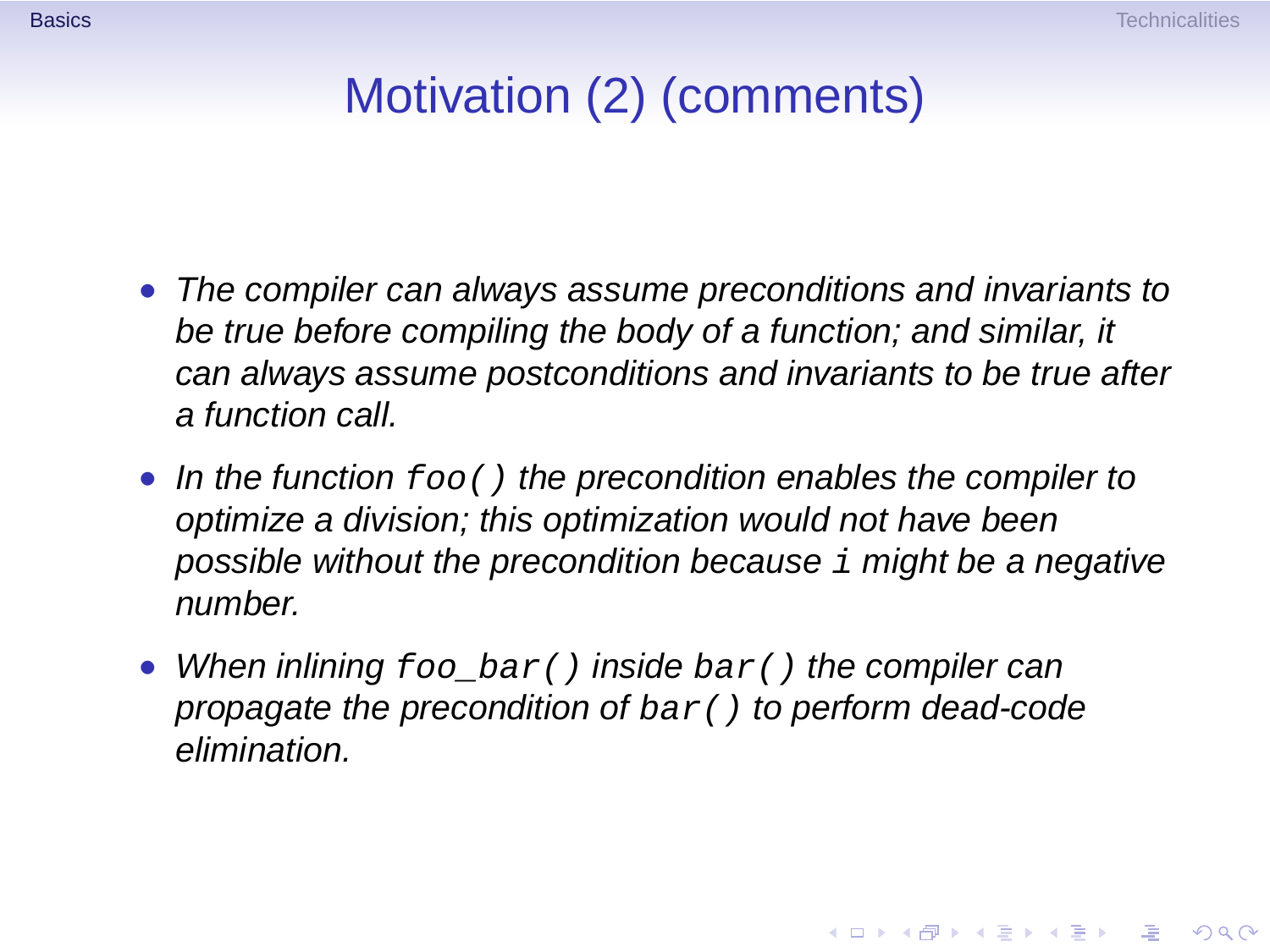# Motivation (3)

- Improves communication between designers and programmers in large projects (Jack Reeves argued that was a major reason for C++'s success in the 90's)
- Inheritance is easier to use correctly (pre- and postconditions inherited)
- Improve C++'s role in programming courses (teachers will love this)
- It might make static analysis tools more powerful
- It will benefit C++'s image as a secure language
- It gives us a safer library for use in teaching C++

```
T operator[]( size_type off )
                 precondition { off < size(); }
```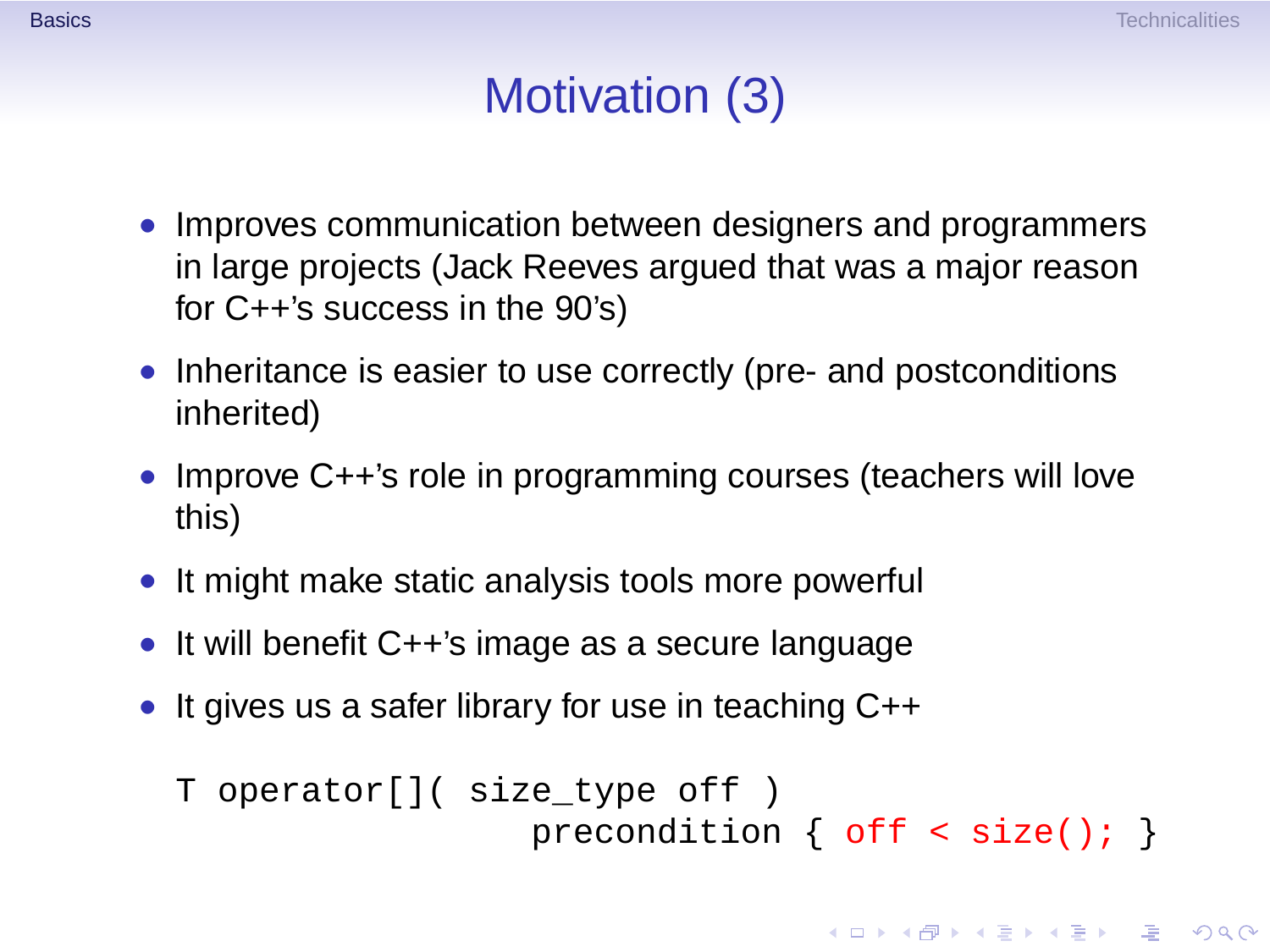# Motivation (3) (comments)

- Sometimes it is OK to make virtual functions public or protected; pre- and postconditions will be "inherited" so when the programmer override the virtual function, he does not need to repeat these.
- Security is becoming a bigger and bigger issue. The C committee are working on a new version of the C library which is less prone to buffer overruns. In C++ we should strive for more general approaches to security instead of just fixing a particular library function.
- Teachers and C++ committee members often ask for a more secure version of the standard library for use in programming courses. If we apply contracts to the standard library, we can check many common errors like out-of-range in the subscript operator.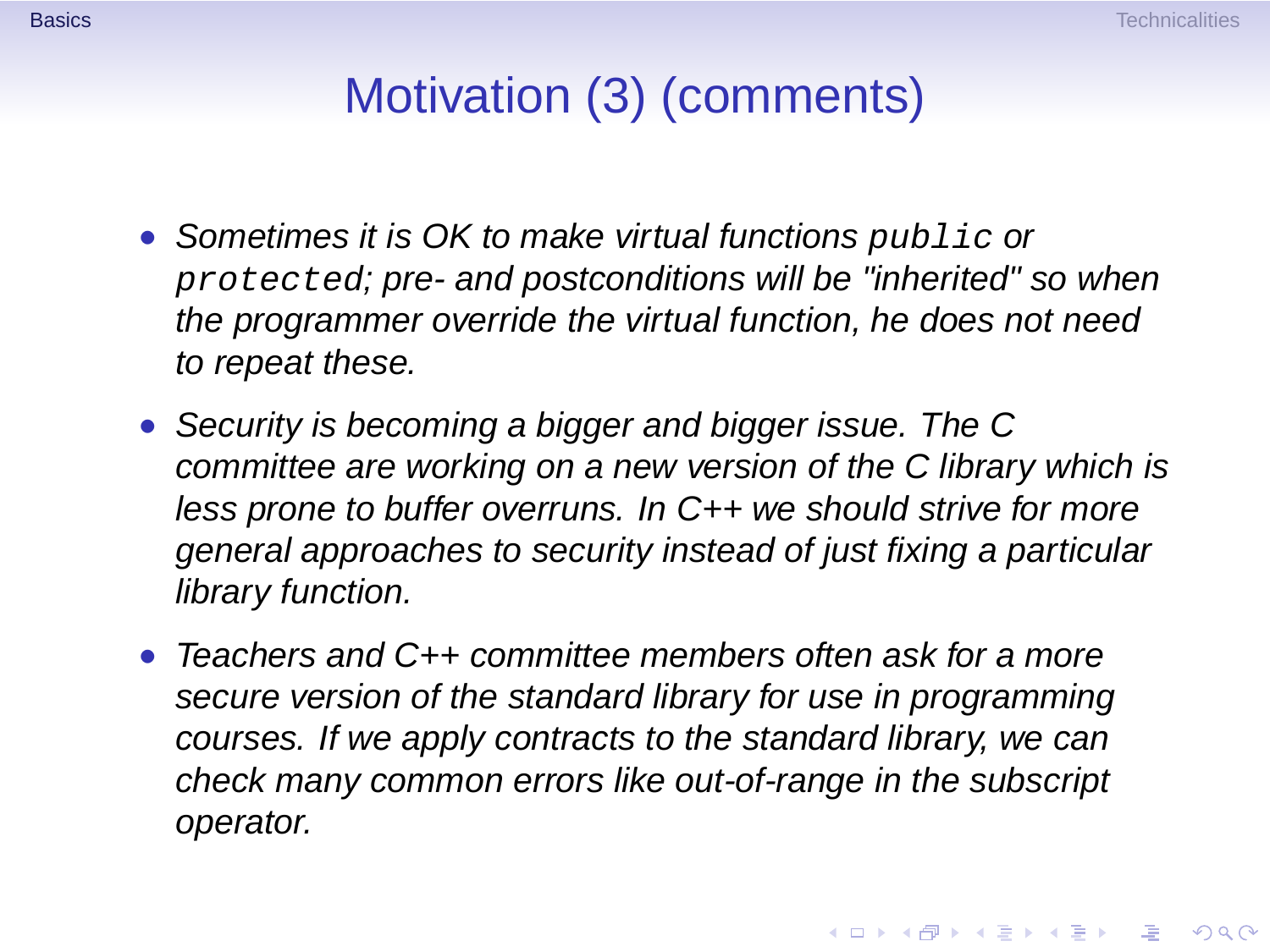**KORKA STRAIN STRAIN** 

### Motivation (4)

### Complements concepts well

```
template< class T >
concept EqualityComparable
{
    bool operator == (T 1, T r)postcondition( result )
        {
            result == ! (1 != r);
        }
    bool operator!=(T 1, T r)postcondition( result )
        {
            result == ! ( l == r );
        }
};
```
Benefit: you only specify the contracts once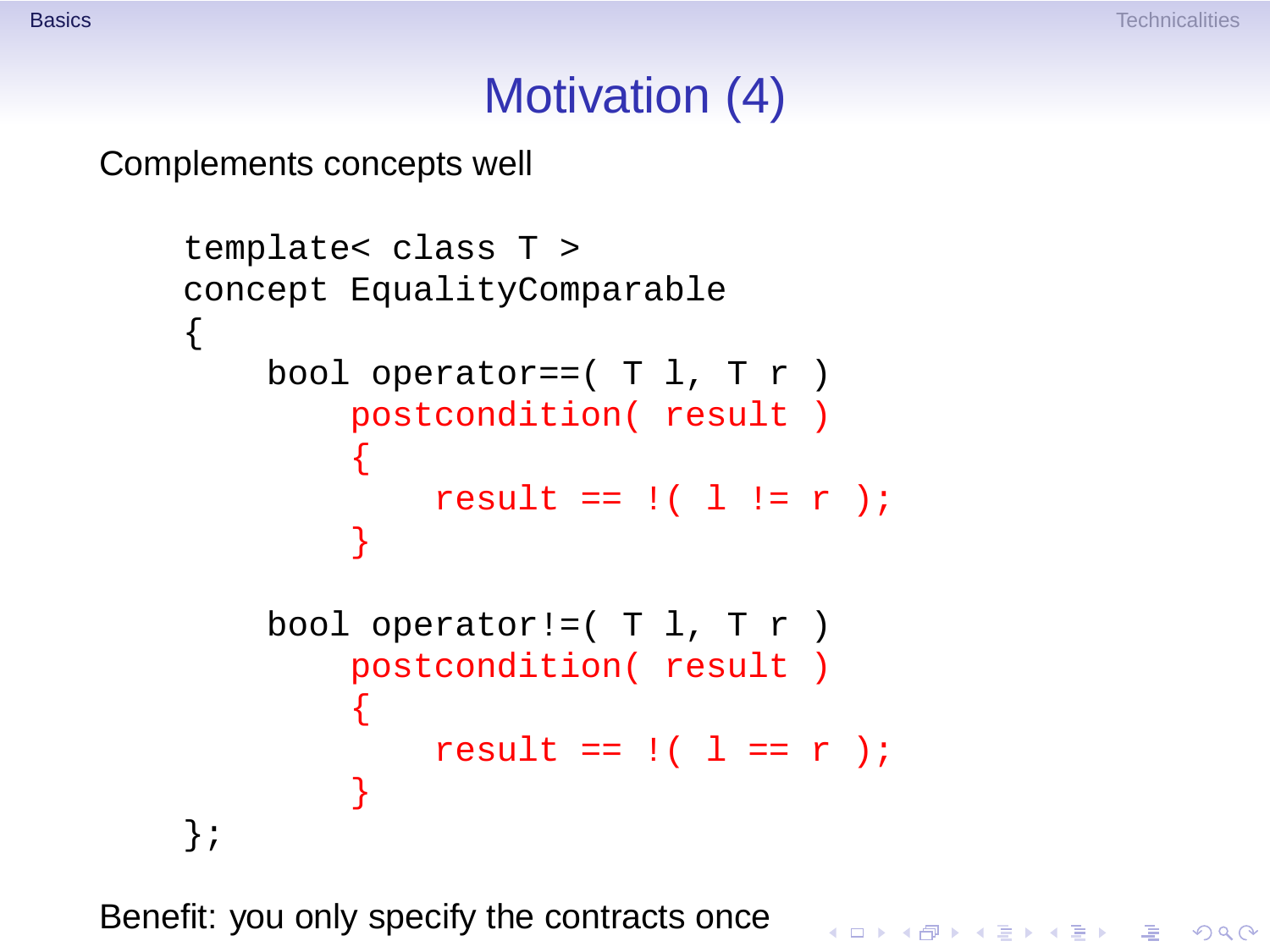# Motivation (4) (comments)

- The concepts proposals deal exclusively with structure and types.
- A concept in the real world has both syntax and semantics using Contract Programming we can attach semantics to our concept.
- Remark: recall that the postcondition will disable all contracts to avoid infinite recursion.
- As an example, imagine we could put contracts on a Container concept. Then we did not have to specify the contracts on the N implementations of this concept, but only once in the concept definition itself.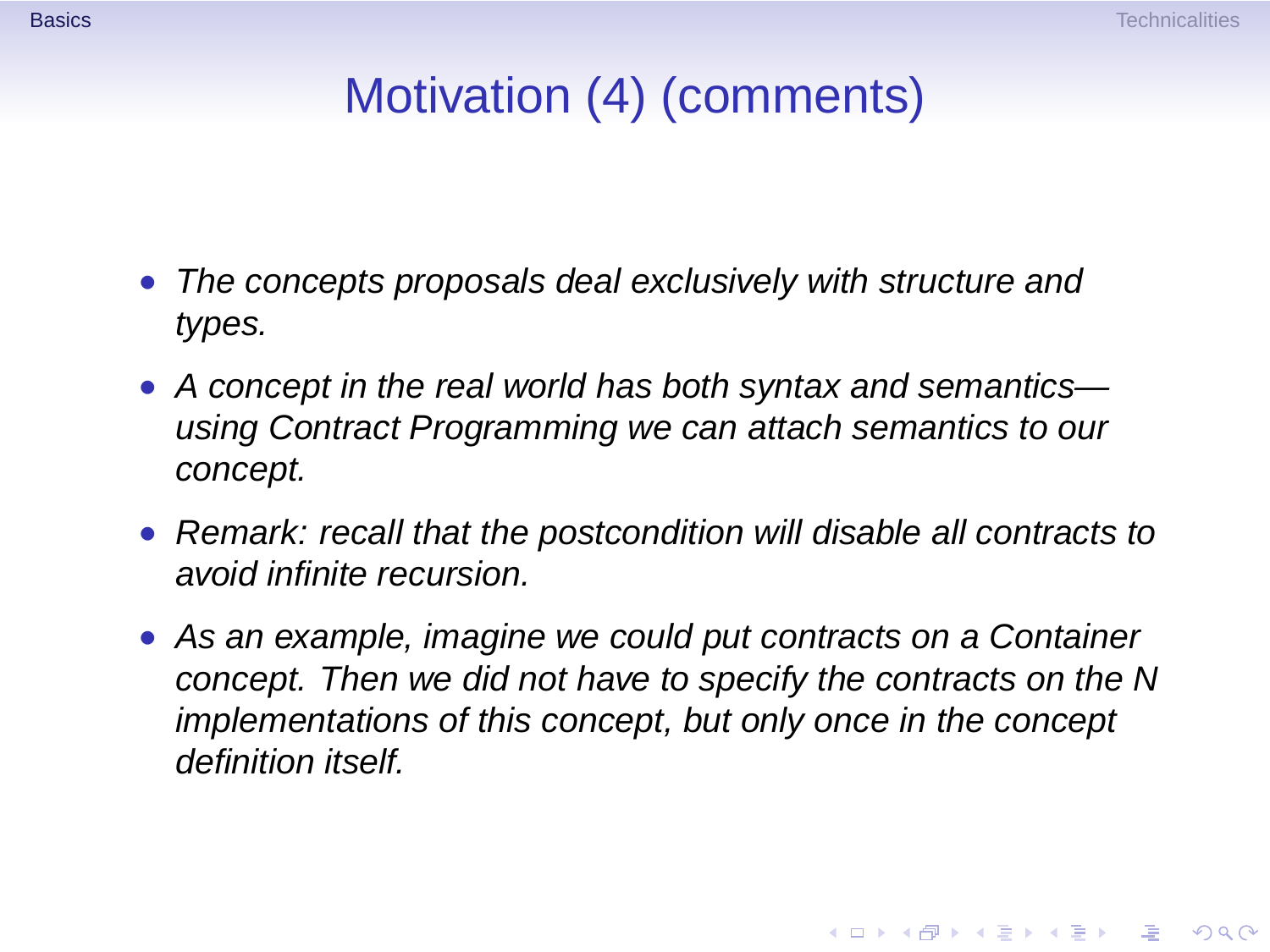KOD KAP KED KED E VAQ

## **Observations**

- The suggested syntax should allow minimal changes to existing parsers
- We have some implementation experience (Digital Mars C++, D)  $\implies$  fairly easy to implement (3 man-months)
- Will require ways to disable run-time checks

```
void critical for performance()
{
  ...
  !precondition
  {
      // preconditions disabled here
  }
}
```
<span id="page-15-0"></span>• (remark: not part of proposal yet)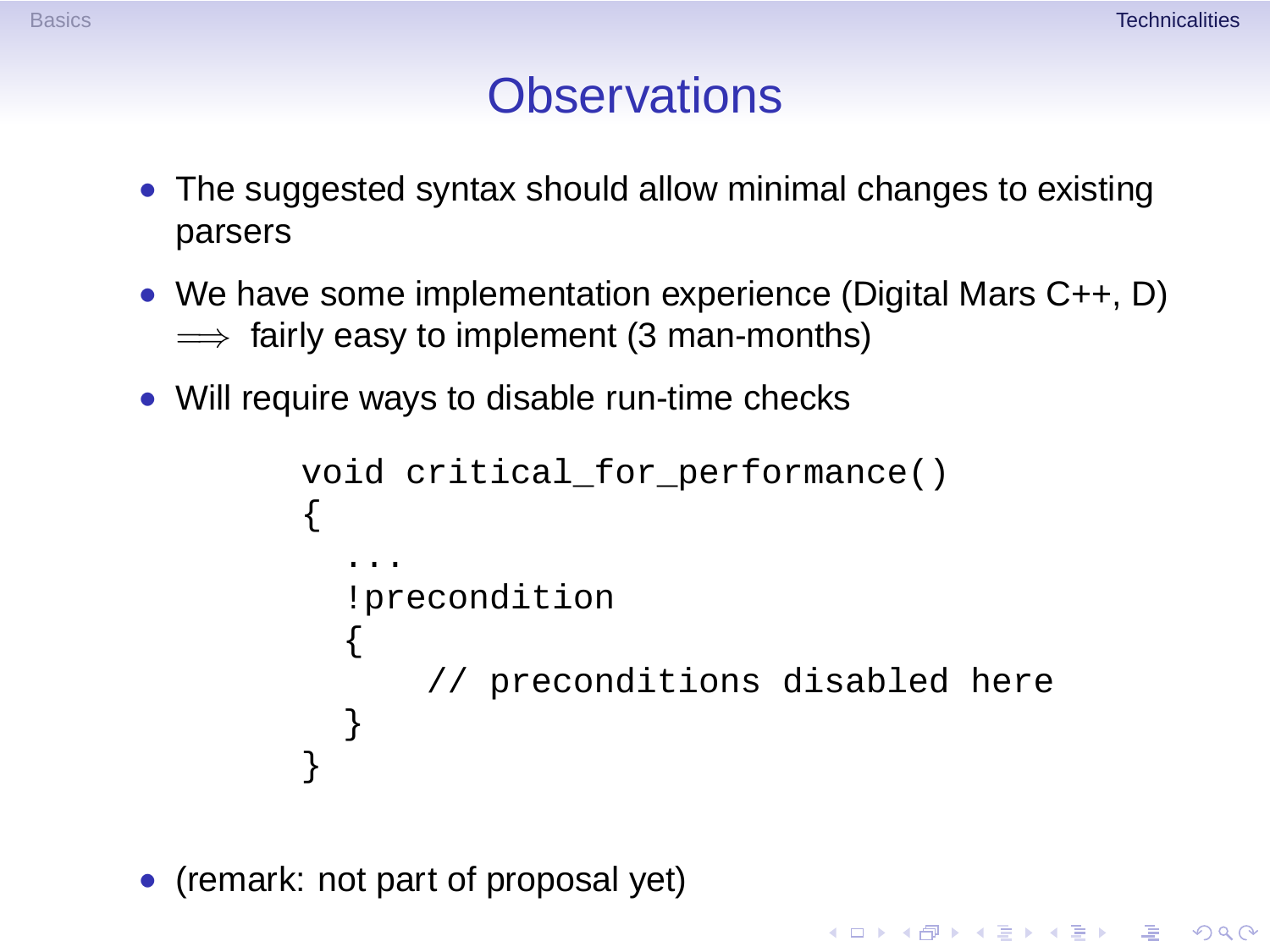## Elements of runtime assertions

• If an assertion is violated at runtime, terminate() is called, but behavior may be customized

typedef void (\*broken\_contract\_handler)();

```
broken_contract_handler
set precondition broken handler(
        broken contract handler r ) throw();
```
• Calling a function inside contract scope is subject to the same requirements as a call inside a const member function  $\implies$ prohibits accidental side-effects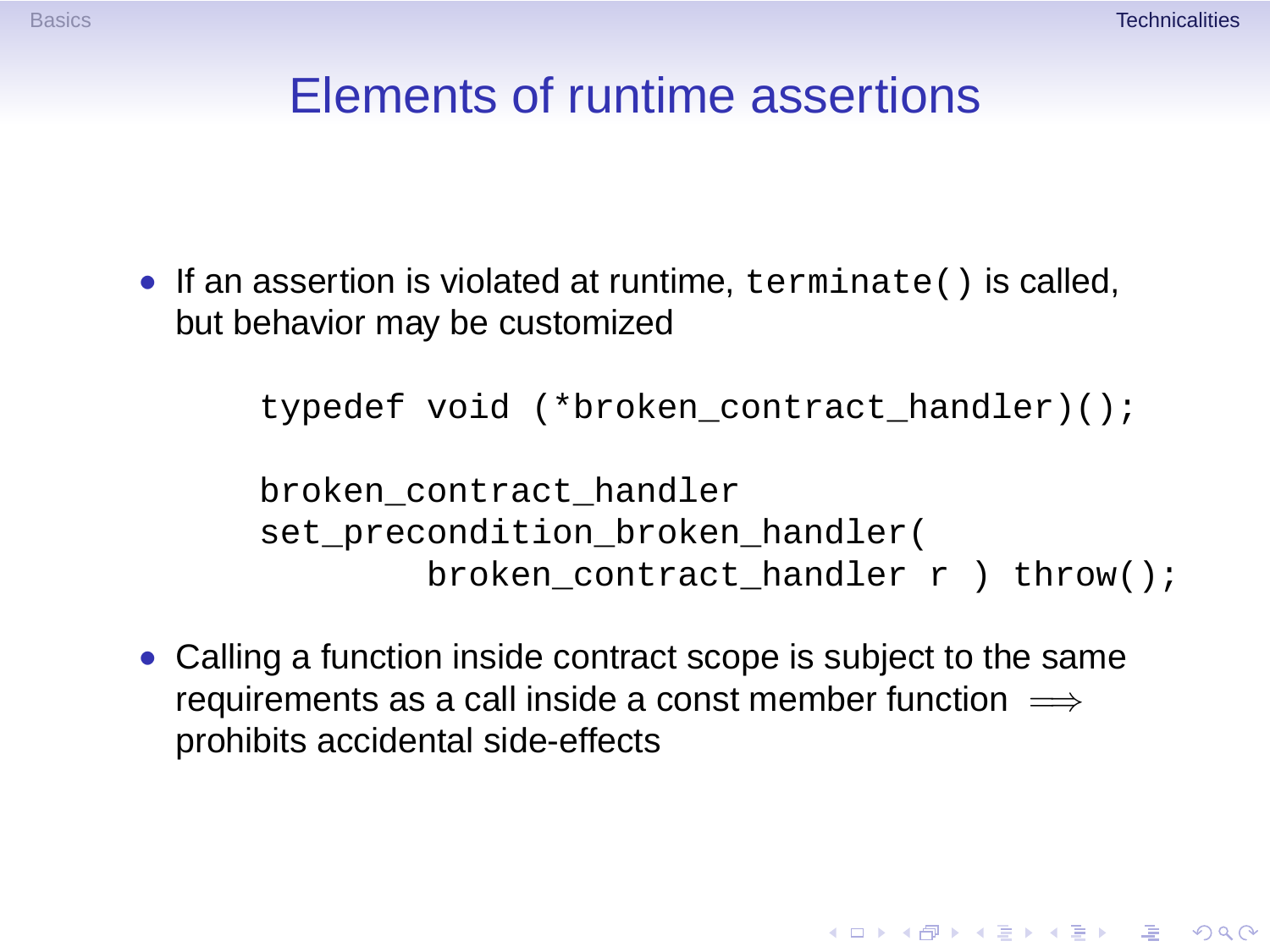**A DIA 4 DIA 4 DIA 4 DIA 4 DIA 4 DIA 4 DIA 4 DIA 4 DIA 4 DIA 4 DIA 4 DIA 4 DIA 4 DIA 4 DIA 4 DIA 4 DIA 4 DIA 4 DIA 4 DIA 4 DIA 4 DIA 4 DIA 4 DIA 4 DIA 4 DIA 4 DIA 4 DIA 4 DIA 4 DIA 4 DIA 4 DIA 4 DIA 4 DIA 4 DIA 4 DIA 4 DIA** 

### Elements of runtime assertions (comments)

- The fact that you cannot call non-const member functions within contracts in member functions will prevent some accidental side-effects.
- Moreover, because the compiler knows that contract scope is special, it can utter warnings when it detects a side-effect inside a contract. This is a major benefit compared a library solution, because inside the function body, the compiler cannot say side-effects should not happen.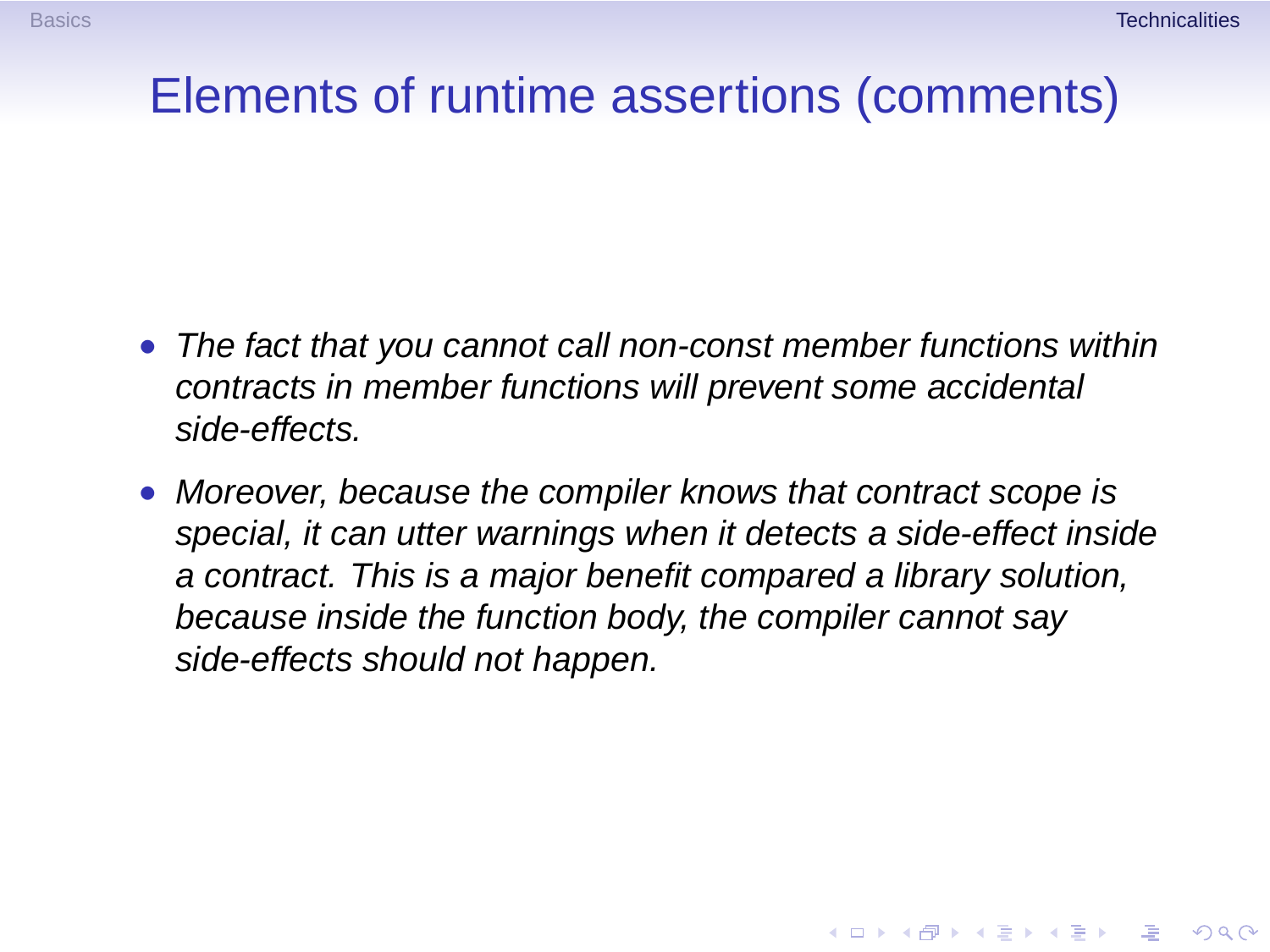# Function pointers

- Indirect calls via function pointers will check pre- and post-conditions
- How?
	- step 1:
		- generate function with two entry points
		- entry 1: at the beginning of the precondition
		- entry 2: after the precondition and before function body
	- step 2:
		- a function pointer would point to entry 1
		- a normal function call might dispatch to entry 1 or 2 (it depends)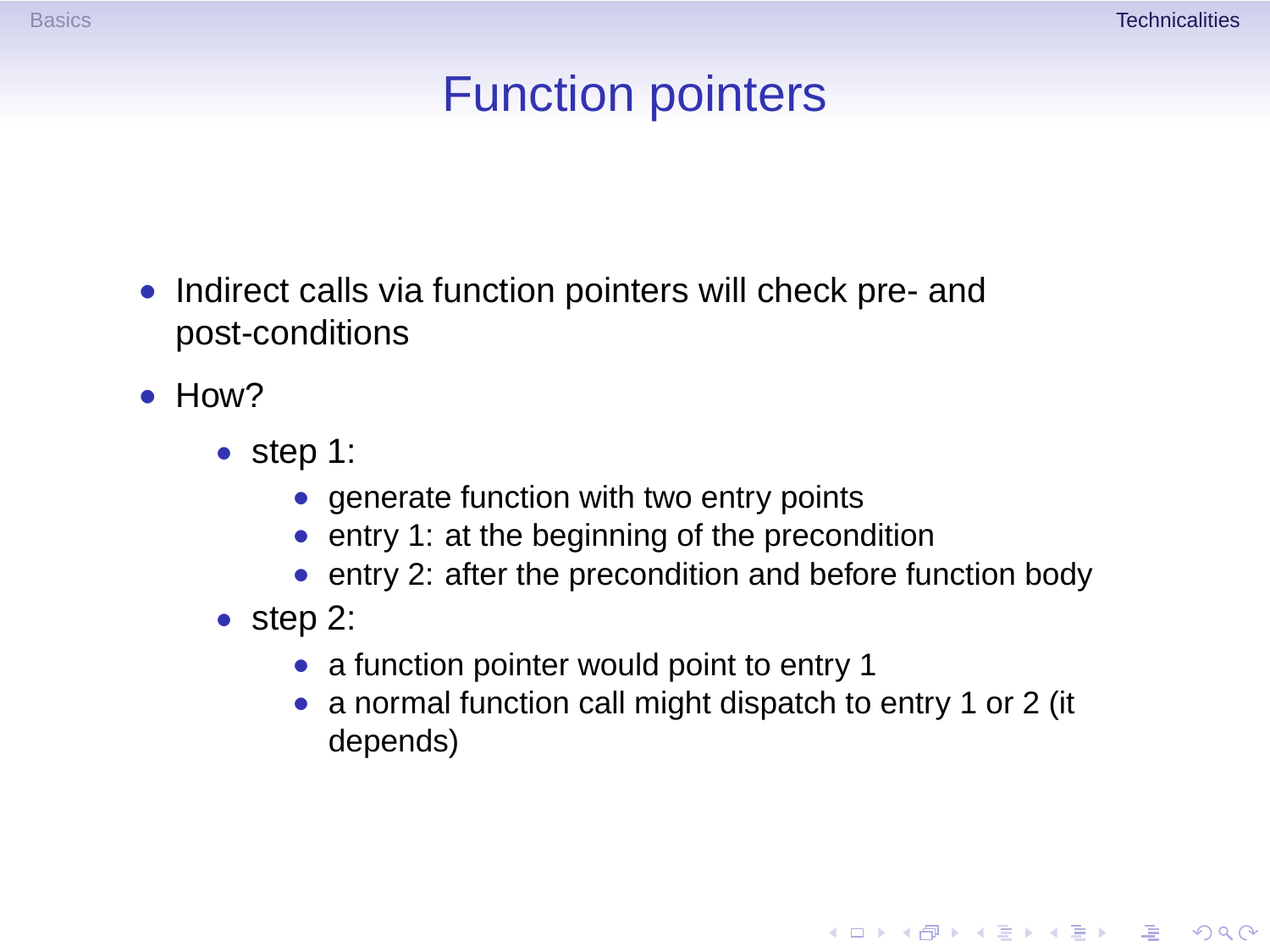KOD KAP KED KED E VAQ

### **Subcontracting**

Pre- and postconditions are inherited on virtual functions

```
struct Computation
   virtual int compute( int r ) const = 0precondition
        {
            r > 0;}
        postcondition( result )
        {
            result > 0;
        }
};
struct MyComputation : public Computation
{
    virtual int compute( int r ) const {
        return (int)std::sqrt( float(r) );
    }
};
```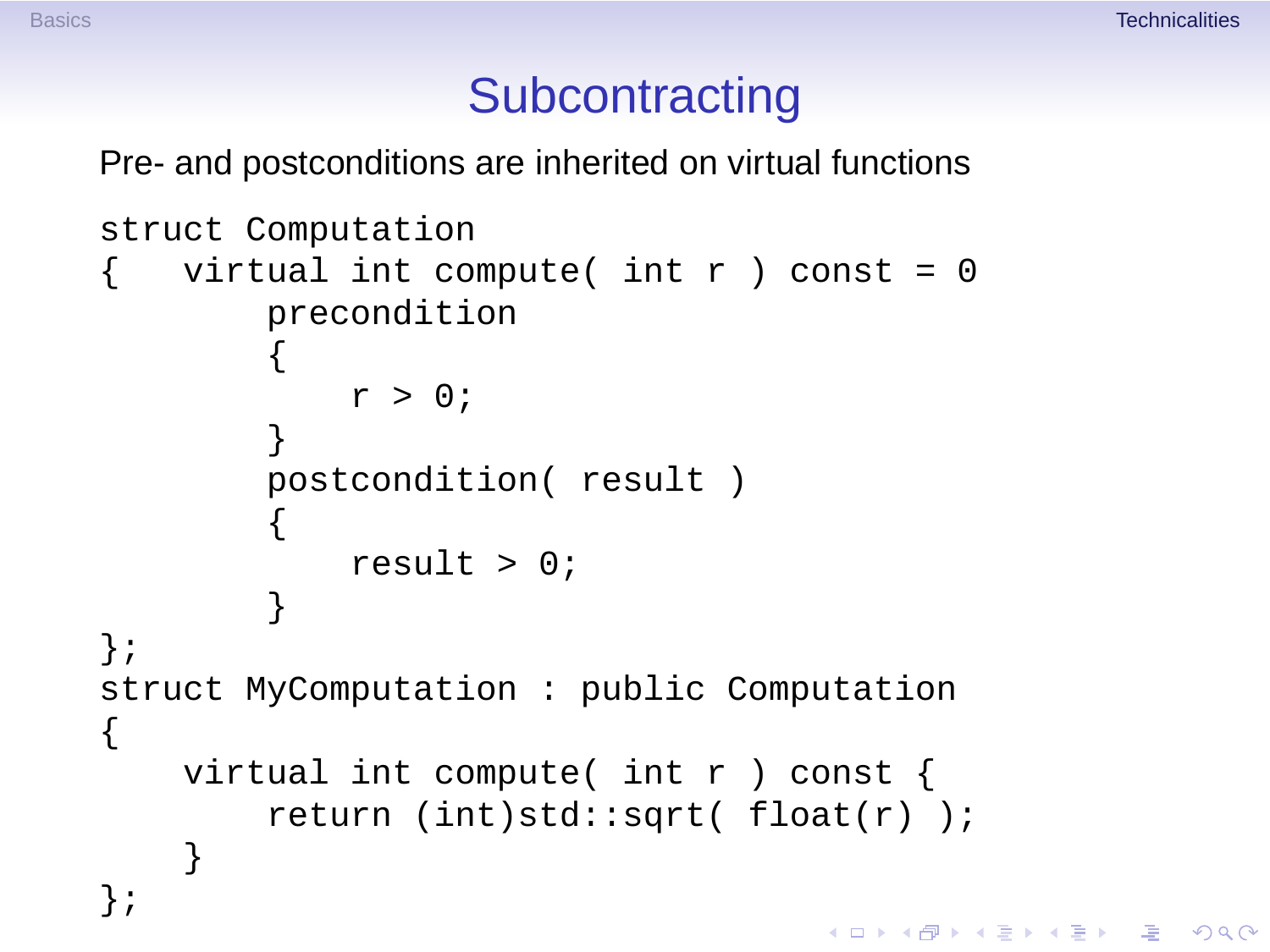**KORKAPA CERKER OQO** 

## Subcontracting (comments)

- In this example, the programmer does not need to repeat the pre- and postconditions when he override the function. So there is no way sub classes can escape the contract of the base class.
- The declaration in a sub class can add to the postcondition to make it stronger; we could also allow weaker preconditions, but good examples of that put to use are rare and the misuses many.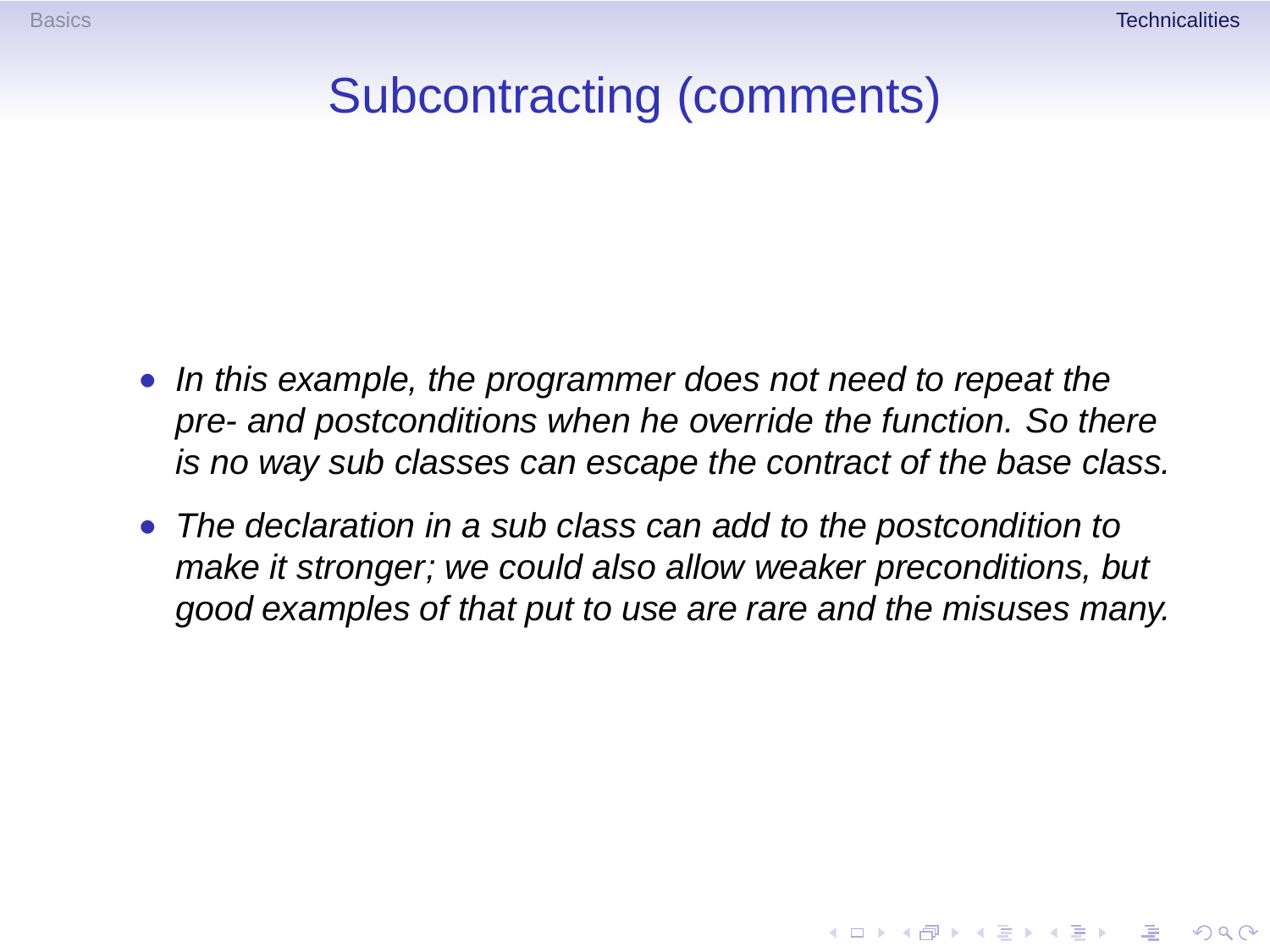KOD KAP KED KED E VAQ

# Summary

### • Fits many strategic goals of C++

- Performance
- Teaching programming
- Security
- Other benefits
	- Makes comments into code and removes redundancy
	- Complements Concepts
	- Emphasize C++ as a language with design in interfaces
- Fairly easy to implement